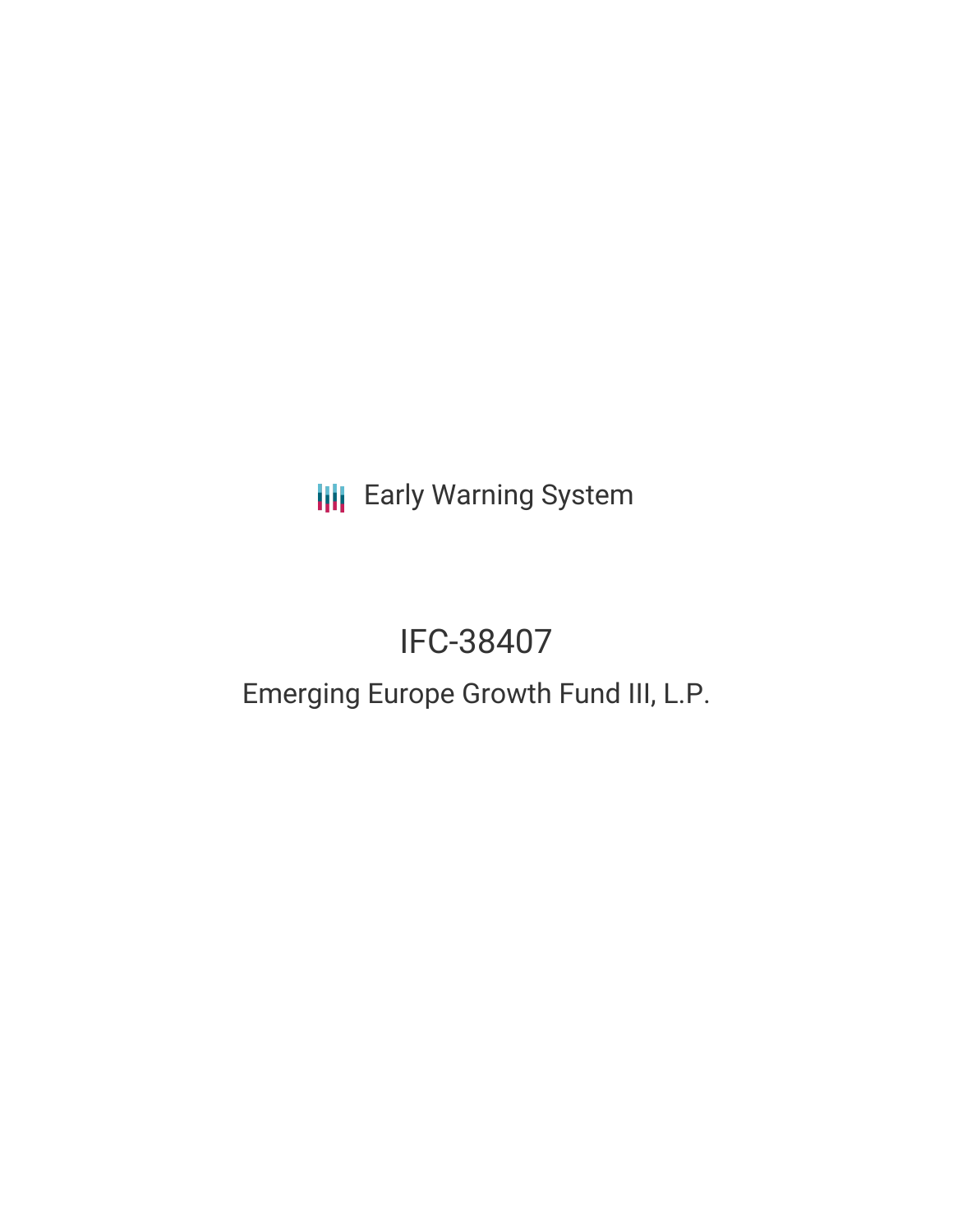### **Quick Facts**

| <b>Countries</b>               | Ukraine                                 |
|--------------------------------|-----------------------------------------|
| <b>Financial Institutions</b>  | International Finance Corporation (IFC) |
| <b>Status</b>                  | Approved                                |
| <b>Bank Risk Rating</b>        | FI                                      |
| <b>Voting Date</b>             | 2017-04-28                              |
| <b>Borrower</b>                | EMERGING EUROPE GROWTH FUND III LP      |
| <b>Sectors</b>                 | Finance                                 |
| <b>Investment Type(s)</b>      | Equity                                  |
| <b>Investment Amount (USD)</b> | \$15.00 million                         |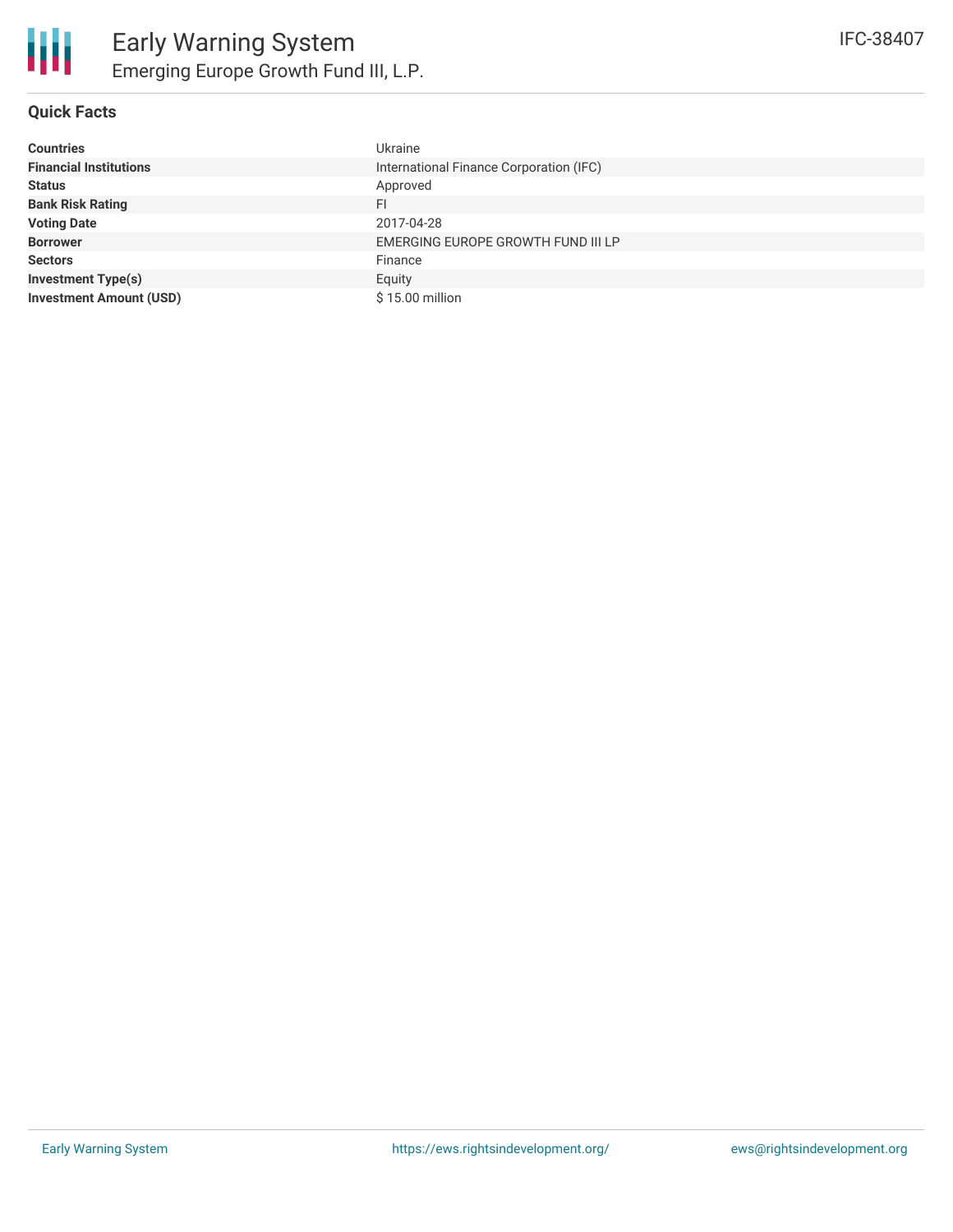

#### **Project Description**

The proposed project consists of an equity investment of up to US\$20 million in Emerging Europe Growth Fund III, L.P. (the "Fund" or "EEGF III"), a closed-end private equity fund organized as a Delaware limited partnership with a target size of US\$150 million. The Fund will have a generalist sector strategy and will invest in small and mid-market growth capital transactions primarily in Ukraine.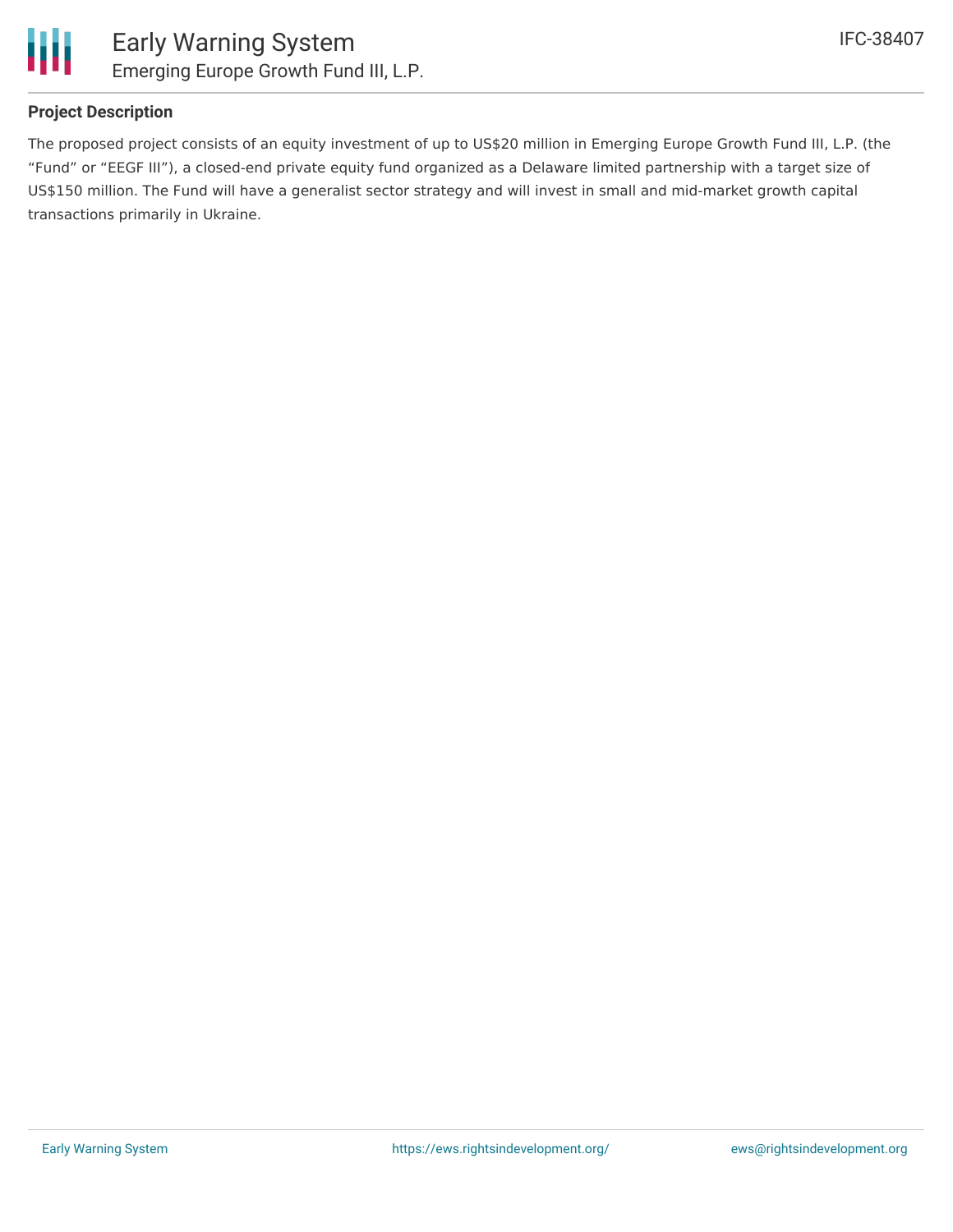#### **Investment Description**

• International Finance Corporation (IFC)

The Fund will be managed by Horizon Capital Associates III, LLC (the "Fund Manager", or "Horizon"), a Delaware limited liability company, focused on investing in Ukraine and other countries across the Commonwealth of Independent States ("CIS"). The Fund principals are the key shareholders of the Fund Manager and the General Partner, Horizon Capital GP III, LLC.

#### **Financial Intermediary**

Financial Intermediary: A commercial bank or financial institution that receives funds from a development bank. A financial intermediary then lends these funds to their clients (private actors) in the form of loans, bonds, guarantees and equity shares. Financial intermediaries include insurance, pension and equity funds. The direct financial relationship is between the development bank and the financial intermediary.

- [Emerging](file:///actor/1244/) Europe Growth Fund III, L.P. (Financial Intermediary)
- Horizon Capital [Associates](file:///actor/1245/) III, LLC (Financial Intermediary)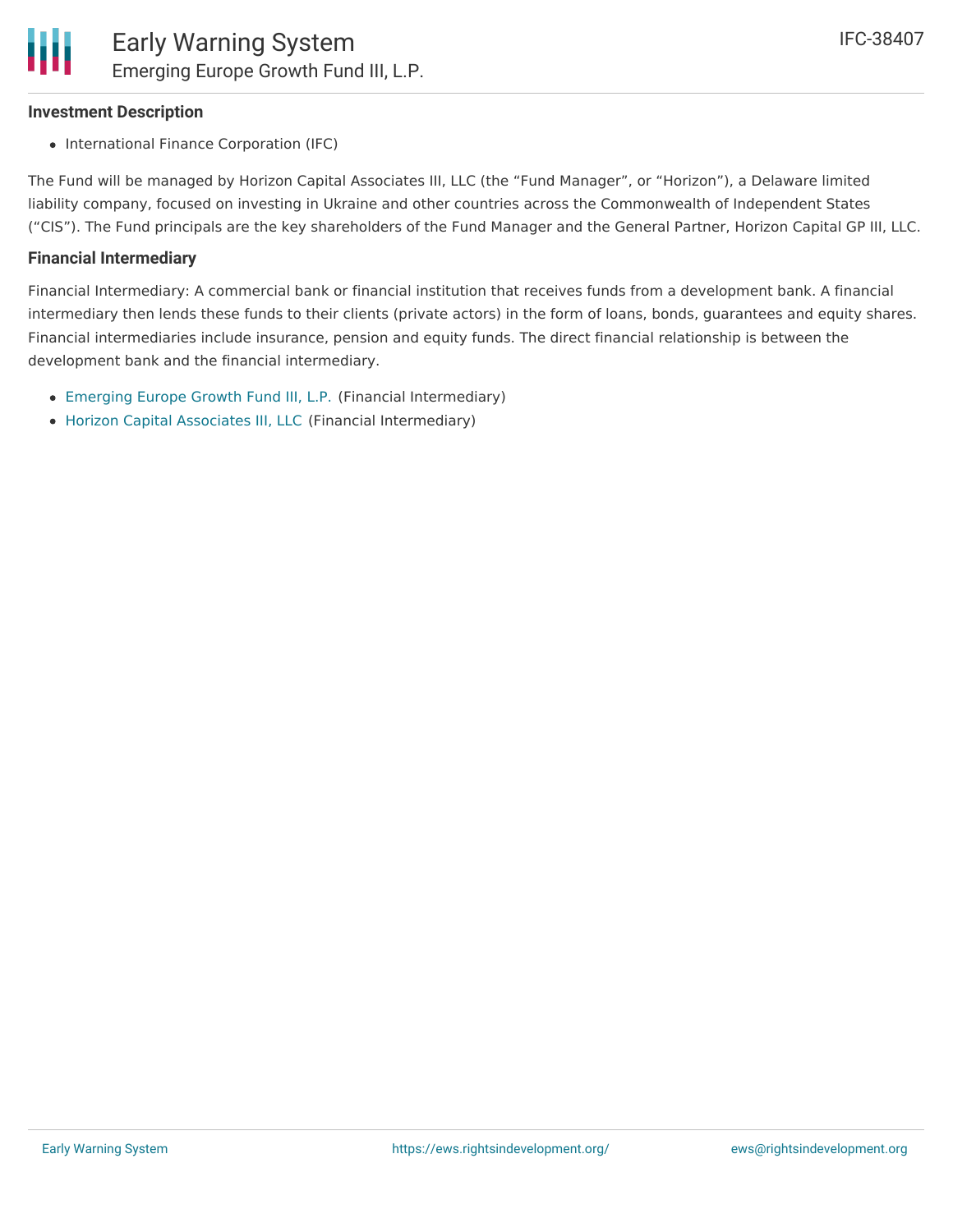

#### **Private Actors Description**

The Fund will be managed by Horizon Capital Associates III, LLC, a Delaware limited liability company, focused on investing in Ukraine and other countries across the Commonwealth of Independent States. The Fund principals are the key shareholders of the Fund Manager and the General Partner, Horizon Capital GP III, LLC.

The Emerging Europe Growth Fund III, L.P. is a closed-end private equity fund organized as a Delaware limited partnership with a target size of US\$150 million.